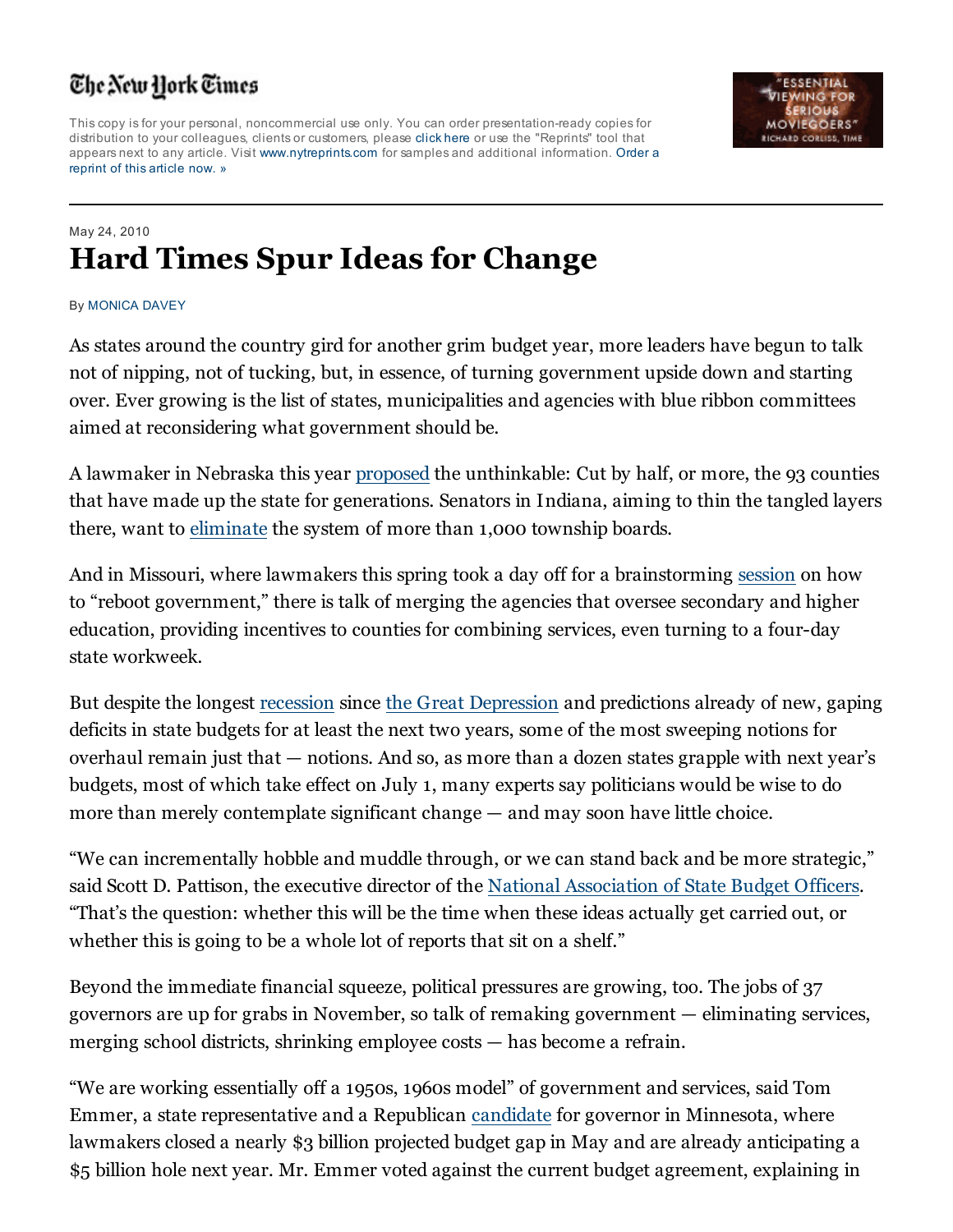an interview: "You cannot Band-Aid the Good Ship Lollipop. It's time to completely restructure the hull."

Perhaps, but change — especially eliminating anything — has proven to be politically fraught.

In Georgia, after the House voted to end financing for the state's Council for the Arts, artists, musicians and dancers, some in costume, turned up in the state Capitol. In the end, the 2011 budget gave the council nearly \$790,000 — about a third of what it had received this year (and less than was needed to be ensured federal grant money) but still enough to keep it alive.

"Anytime you start changing things, you are playing with people's hearts," said Rich Pahls, the Nebraska senator who proposed reducing the number of counties — a thought that startled those long accustomed to having their own courthouse and board of supervisors. That arrangement was designed in the days of the horse and buggy, Mr. Pahls said, not a time when, in rural Nebraska, "people will drive 100 miles to the grocery store."

The proposal got nowhere during this year's legislative session, but Mr. Pahls remains hopeful. "None of this can happen overnight," he said, "but I think we're almost on the cusp of something  $now - a$  tipping point where people are dissatisfied with the way government is working as it is."

Scott Walker, the county executive of Milwaukee County in Wisconsin — who has, improbably enough, suggested the possibility of eliminating county government — concurs. "It's reached the point where the public is already there," said Mr. Walker, also a Republican candidate for governor. "Our elected officials need to be willing to take that next step."

One problem, said Gov. Mitch Daniels of Indiana, a Republican, is that "people like hanging on to the authority they have."

A move to abolish township boards in Indiana failed to make its way through the state legislature, and efforts to abolish the office of lieutenant governor in states like Illinois and Louisiana have gained little traction.

Certainly, there are indications that revenues to states are steadying after a long, sharp drop. But experts say the budget picture in many states will remain dark, particularly as federal stimulus money, which some places have leaned on heavily to make up deficits, disappears.

Despite the struggles, there have been some broad changes. In Hawaii, the school year was 17 days shorter than usual (though some there want to restore the old calendar next year). In Massachusetts, a pile of transportation agencies were transformed into one last year.

Other examples are found in smaller places — places where the budget crunch hit hard, like Pewaukee, Wis., a city of 12,000 that found itself with a \$1.8 million deficit and the need to replace two broken-down fire trucks. Leaders there decided to close the Police Department in January and sign a contract with the local sheriff's department.